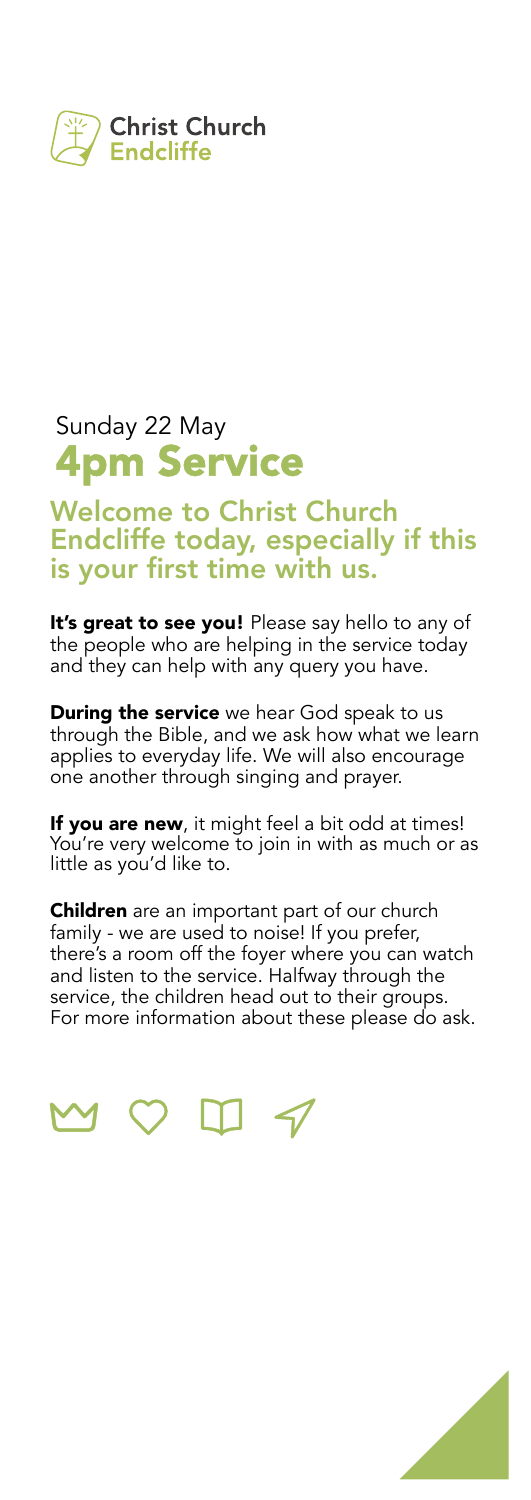# **Service Outline**

#### **Welcome & Introduction** Rob Bridgewater

**Song** All Creatures of our God and King Creator God

#### **Baptism of Imogen and Ellie Smith**

Children's Church (Y1-6) runs in the Scout Hut (they will be brought back to the lobby after the service), and Sparklers (pre-school and reception) & creche are in the hall.

| Song           | My worth is not in what I own |  |
|----------------|-------------------------------|--|
| <b>Prayers</b> | Ben & Hannah Christmas        |  |

**Bible Reading** Emma Pennington

You keep God's commands

1 John 2:3-17

**Sermon** Ed Pennington

#### **Confession and assurance**

**Most merciful God, Father of our Lord Jesus Christ, we confess that we have sinned in thought, word and deed. We have not loved you with our whole heart. We have not loved our neighbours as ourselves. In your mercy forgive what we have been, help us to amend what we are, and direct what we shall be; that we may do justly, love mercy and walk humbly with you our God. Amen.**

Surely he took up our pain and bore our suffering, yet we considered him punished by God, stricken by him, and afflicted. But he was pierced for our transgressions, he was crushed for our iniquities; the punishment that brought us peace was on him, and by his wounds we are healed. We all, like sheep, have gone astray, each of us has turned to our own way; and the LORD has laid on him the iniquity of us all." (Isaiah 53:4–6)

**Song** Love divine all loves excelling

#### **Closing Prayer**

You love God's family

## **Family Tabletalk**

Here's a question for parents and children to discuss over a meal one day…

How can we know that we have come to know God?



Be encouraged!